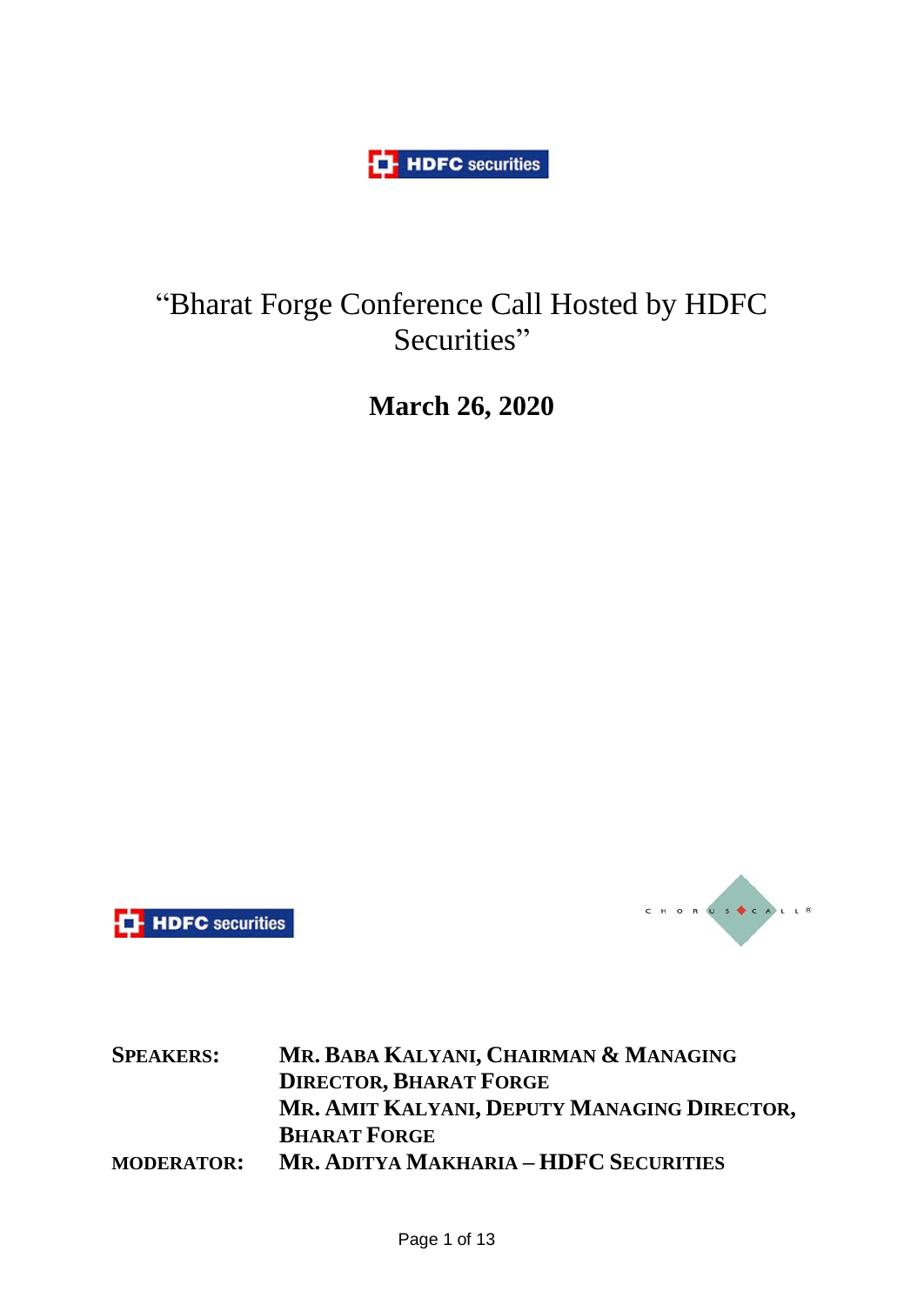

- **Moderator:** Ladies and gentlemen, good day and welcome to the Bharat Forge Conference Call hosted by HDFC Securities. As a reminder, all participant lines will be in the listen-only mode. And there will be an opportunity for you to ask questions after the presentation concludes. Should you need assistance during the conference, please signal an operator by pressing "\*" then "0" on your touchtone phone. Please note that this conference is being recorded. I now hand the conference over to Mr. Aditya Makharia. Thank you and over to you sir.
- **Aditya Makharia:** Hello, ladies and gentlemen. Welcome to the investor call by Bharat Forge to provide an update on the company's business in India and its overseas subsidiaries. We have the senior management of Bharat Forge, including the Chairman and Managing Director of Bharat Forge. Mr. Baba Kalyani, over to you team.
- **Amit Kalyani:** Good afternoon ladies and gentlemen, this is an Amit Kalyani. Welcome to our investor call. And thank you for joining us today. We have with us as Aditya mentioned our Chairman, we also have our senior management from Finance, Investor Relations, Sales and Marketing and Business Development. And we will try to provide you an outlook and a current picture of what things are looking like and then take your questions and answers.

So first, I'd like to inform you that, we have taken utmost precautions as far as safety of our employees and our surroundings are concerned and as of date, all our employees are safe and healthy and we have tried to distribute information and best practices on keeping healthy and keeping hygiene within their systems so that they don't get infected. All our plants in India have been shut down from Monday after the announcement by the Prime Minister on Sunday, and our operations abroad will shut down by Friday as well depending on the situation in each specific geography. Most of our automotive customers have stopped production last week, especially in Europe first and then in the US, and most of them expect to resume operations by the middle of April. However, some of our customers particularly those in the industrial space, such as Cummins and Caterpillar in the US, which are categorized as critical manufacturing and support companies, because they manufacture powergen equipment and other equipment which is used for critical and immediate response are still operational, and we are in touch with them to ensure that between what we have in our supply chain and in warehouses, we meet all their demands adequately. In India originally we had contemplated to work till the end of the month to meet customer demand, but due to the call for a shut down by the Prime Minister, we had to stop production 8 days before we had originally planned and therefore, the shipments for the month of March were not fully complete and will only be now completed once we resume. But we have planned this along with our customers that between what they need, we are able to meet all their needs once they resume activity as well. The good news was, that in the first 23 days of March, we saw a registration in the medium and heavy commercial vehicle sector of 38,000 vehicles in India, and we believe with that, pretty much the entire BS4 inventory has been liquidated and sets a good stage for BS6 introduction once the manufacturing resumes.

Additionally, most governments are rolling out stimuli aimed at protecting jobs, livelihood and providing liquidity to all sectors of economy in order to sustain the economic activity once the lock downs are eased and we expect the same in India as well over some time and this should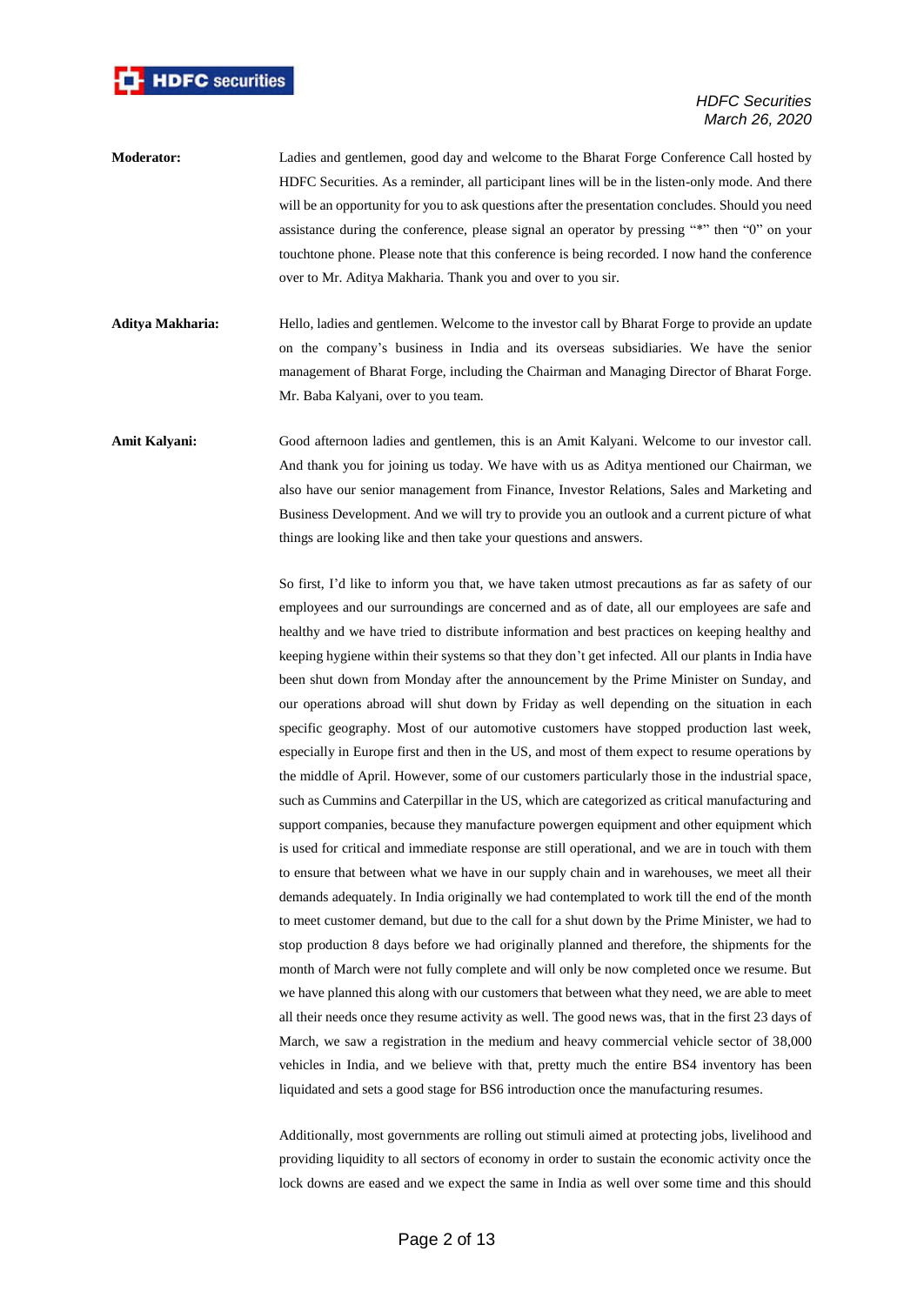provide some boost. As a company, we are very well placed in terms of liquidity we have over 1800 crore of cash on our balance sheet in India, plus we have undrawn limits of more than 700 crore. We have no major CAPEX planned in India at all and we will see cash flow this year, next year as well. We are focused on fixing our subsidiaries, our twofold actions for our subsidiaries, which were already underway was a reducing fixed cost and improving the overall product mix by moving more towards aluminum, which is for future platforms so that is unaffected with the current slowdown and downturn.

I'd also like to thank and recognize all our senior middle management executives who are working very effectively using Zoom and WebEx and other platforms and working on strategic issues, tactical issues, innovation, including working with customers on any kind of problem solving or ideation or cost reduction measures are anything new that we can do, because this is the time when you're not running on a treadmill and you have the time to do this. So I think, with that being said, I'd like to hand over to our Chairman to make a few comments and then we can take your Q&A.

## **Baba Kalyani:** Well, thank you Amit. And good afternoon, ladies and gentlemen. First of all hope you and your families are all well and we are taking this lockdown very seriously, well I think it's important and that is what we are doing with all our employees. We are trying to ensure that everybody is safe, their families are safe, both in India as well as outside India. That's one of the most important things. Second, as Amit has explained our plant is shut down from Monday. And currently three weeks, so we hope to be back into operation before middle of April. For us, this is not the first downturn that we have seen, we have seen many downturns. The last biggest one was 2008-09, and then was 2011 in Europe, and in every downturn, we have come out much stronger. And we believe that in this downturn also we will come out much stronger. We have developed many new strategies for growth and many new avenues for growth. Some of them that we have discussed during our last meetings, and we are making use of this opportunity with more than a few hundred people in our company who are connected virtually, and who are working on four important topics, first is new business development. So Subodh and his team along with our plants and their engineering teams are working with a virtual network. And along with our technology and innovation center, the Kalyani Center for Technology and Innovation is recognized even by the government as a frontline science and technology, R&D organization in this whole country. And we are working on some very innovative things to develop new products for our customers.

Financially we are reasonably very strong. In India, we have net no debt. We have undrawn limit from the banks, and we expect that we will have continuing cash flow this year, next year and going forward. To me, this whole COVID-19 issue is more like a reset button for a quarter or a quarter and a half. And I think if we were to look ourselves in the future backwards, we will realize that exactly like what happened in 2008 and 09, we were able to grow and become much stronger, something like that will happen again. And most important is our team, led by Subodh and his group is in touch almost every day with every customer around the world and in India, and everybody recognizes at the customer end that Bharat Forge and its subsidiaries have a lot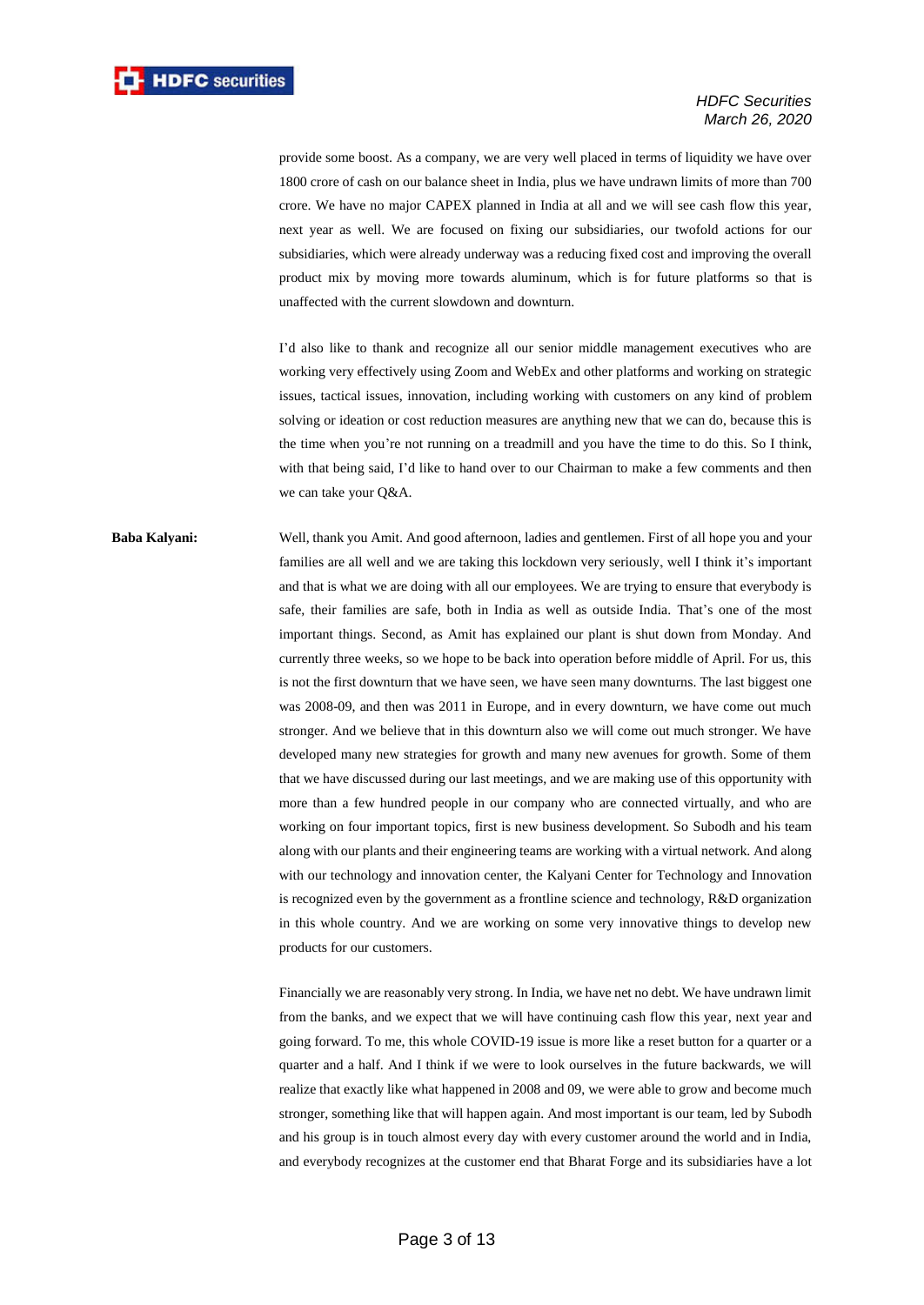

of capability and resilience. And therefore, I think they are talking to us in a very transparent manner in terms of what they wish to do in the future. This is all the things that I wanted to talk about. And COVID-19 has come in as a boy from the blue for everybody. And right now, the only thing I can say is we have first priority to keep everybody safe. And I'm sure that when this problem is under control, we will all come back stronger and get back to business as usual, but even with much more power.

**Amit Kalyani:** So ladies and gentlemen, that's really all in terms of introduction. We'd be happy to take Q&A and we will answer your questions as a team.

**Moderator:** Sure, thank you very much. We will now begin with the question and answer session. The first question is from the line of Divesh Singh from Morgan Stanley. Please go ahead.

**Divesh Singh:** My question is basically on the non-auto export side, do you see any sort of structural changes in your revenue mix because of today, because of the COVID and then the oil track like you do have exposure to US oil and gas sector. What are the customers telling you on that segment, that is first question? The second is relating the same segment, like what percentage of your nonauto exports could you classify as critical the segments which are still sort of running in this time period?

- **Baba Kalyani:** Let me try to answer that. First of all, it's very difficult to estimate today, what the impact of COVID is going to be in the United States. If you look at the numbers, they're pretty frightening. But at the same time, the US government has taken a pretty strong response in terms of what they're trying to do to solve the problem. So, having said that, it's almost impossible to predict what's likely to happen in the oil and gas segment, what's likely to happen in the other segments, but seeing the companies like Caterpillar, companies like Cummins are still operating their plants based on the US government approvals, that's an area, obviously is connected with infrastructure related activity. And if you look at our non-automotive business, roughly 50% of that is connected with infrastructure related activities, and about 50% is in oil and gas type of activity. What we are also hearing from our customers in the oil part, is the US government wants oil independence with the United States. So we don't see that, getting too much impacted.
- **Amit Kalyani:** Also this whole funding that the US government is rolling out, this \$2 trillion of stimulus. You've heard them say that they will support critical industries.

**Baba Kalyani:** And out of our total business oil and gas is only about 6-7% of our business.

Amit Kalyani: Yes, it's not a very big piece.

**Divesh Singh:** So the one that is directly related to sales basically you are saying 6-7% of the standalone topline?

Amit Kalyani: It's less than 6%, 5 to 6% of revenue.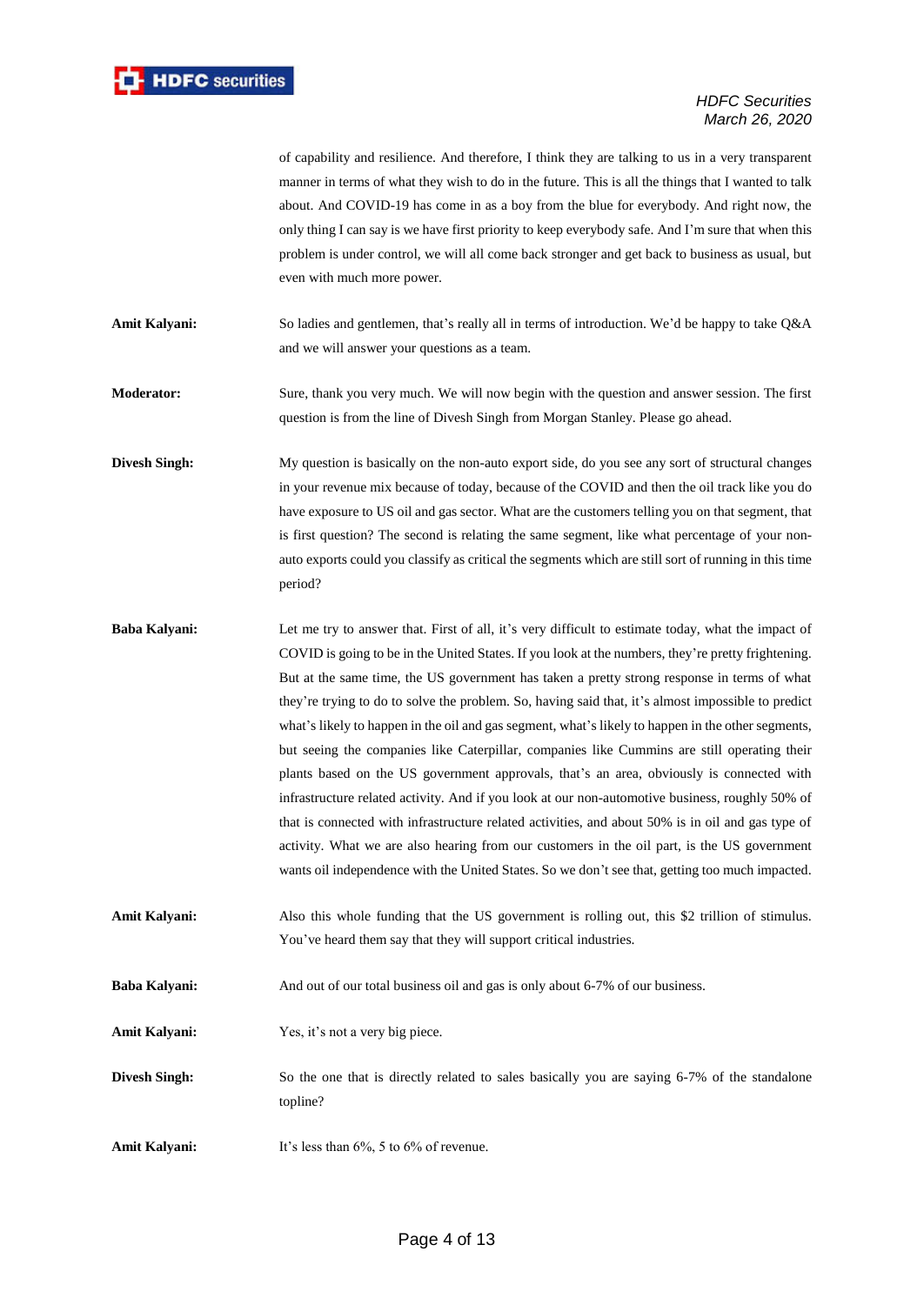

**Moderator:** Thank you. The next question is from the line of Nishit jalan from Axis Capital. Please go ahead.

- **Nishit jalan:** Sir my question is, you highlighted in your initial remarks, that company is debt free and has a lot of cash, which is obviously your biggest strength. A lot of players globally and in the domestic market could not have that. So just wanted to hear your thought as to what kind of market share gains you can see because some of the leverage players globally and domestic market may not be able to survive this crisis, or may kind of become very weak after the crisis. So just wanted to understand your thoughts and maybe if you can highlight some of the names of your peers who you think are really leveraged, and can get impacted more because of this crisis? Thank you.
- **Amit Kalyani:** As a company, we don't want to talk about other companies, we can just tell you what are our thoughts and impressions. And I will let our Chairman talk about it.
- **Baba Kalyani:** Exactly what Amit said, what we are hearing from the customers and what we are hearing from the strategic side of the customers is, that there are going to be strategic structural changes in the supply chain going forward. And these strategic changes in the supply chain would be beneficial to companies like Bharat Forge, because of its power of technology, because of his financial strength and because of its capability for innovation, there are very few companies in our space in the whole world that have innovation capacity as much as we have, so I think we are pretty much well placed. But, we will see once the system gets back to work.
- **Moderator:** Thank you. The next question is from the line of Sahil Kedia from Bank of America. Please go ahead.
- **Sahil Kedia:** I have two questions. One, before the issue happened in the last call Amit had mentioned that the expectation was that the US class 8 market is likely to be down given that there is now an increasing risk of recession is there a worry that number becomes quite material. Number two, as you mentioned that you have come out always stronger from the downturn in the last downturn there was a big focus towards growing the non-automotive business as a vertical. Are there similar kind of verticals that have been identified as potentially growth opportunities that you guys can think of?
- **Baba Kalyani:** Yes, we've been doing this for some time now. And I can tell you the three verticals that we have identified where a lot of work is happening, and we are also seeing a lot of traction, we were seeing a lot of traction till the COVID-19 came up but even now we are seeing a lot of traction. First is on the PassCar side. So PassCar, we continue to grow and one of the reasons why we continue to grow in PassCar is because most OEMs in the world do not want to invest any more in making mechanical parts. So, that creates a huge opportunity for companies like us and we are growing in that business especially in our Indian operations, exporting products to Europe and the United States and even other parts of the world including even China for that example. Second area where we are generating traction is aerospace, from one customer starting last year, we now have four customers and we are increasing traction. And we have taken a good strategy there, it takes a little more time in aerospace, because of the process of approvals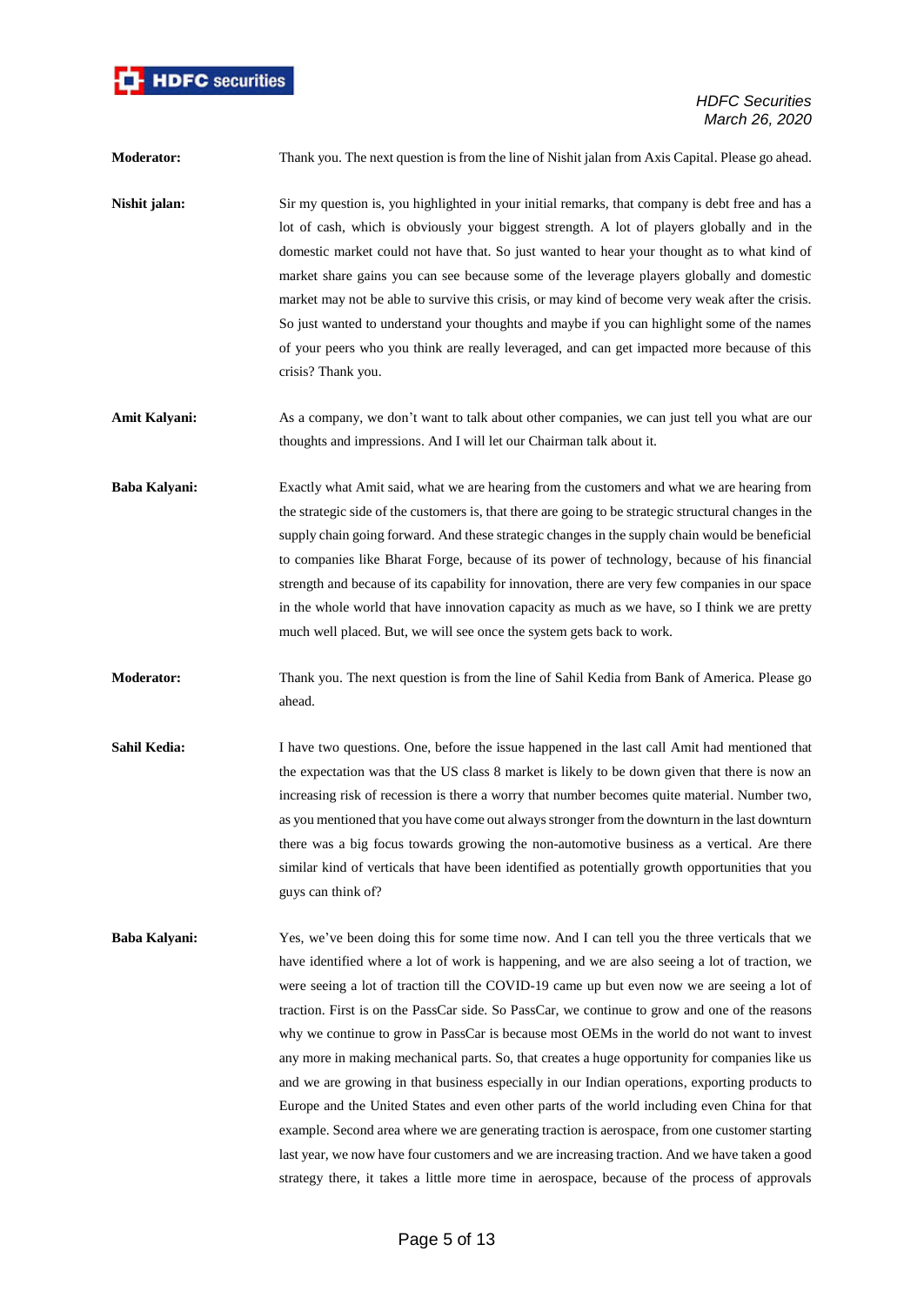because all aerospace components, especially live components are very safety critical. And everything has to happen in a highly defined manner with a lot of testing, etc. But the fact that from one customer we are now moved to four customers is a pretty good let's say result from whatever we are doing there, so that's the second area. The third area is lightweight components aluminum. This, if you see five years from now we will be one of the largest areas for growth as far as not only automotive but even the industrial sector and I'm not talking about oil and gas, but a lot of sectors will move into aluminum. You'll be surprised that amount of aluminum that will get used even in things like medical equipment coming forward with this COVID-19. So there is a lot of opportunity in the light weighting sector. We have focused in this area both in India as well as in our plants in Europe, as well as what we are doing in the US and the good thing there is, we have programs for vehicles that are coming out in 21, 22, 23. So this is not for existing products, this is all for new products that are being new designs and new platforms. So that's a good thing for us. And then the last one will be EV and hybrid as and when that starts taking off here. There was a lot of traction happening late last year. But COVID-19 has kind of put a lot of cold water on it.

**Amit Kalyani:** The whole focus has shifted to, how do we safeguard and protect people, everything else has gone into the background, but nonetheless.

**Baba Kalyani:** That's right.

- **Sahil Kedia:** So for the first part of my question, how much now do you expect the US class 8 market to decline. If I remember you had said that your expectation was that CY20 will be a decline. In the light of current things, what is your sense of where that number would be?
- **Baba Kalyani:** We have no idea right now what the number would be, but we had last time projected that calendar 20 will be somewhere in the 240,000 mark. As of now many truck plants are closed and I think realistic expectation would be 10 to 15% lower than that.
- **Sahil Kedia:** And sir, one last question if I may, you said that you are increasingly focusing on passenger car products, we understand that historically those have been lower margin than the industry and the kind of commercial vehicle products because of lower machining in the programs that you are getting are the margin of profitability or value add however you want to think about it is it comparable to your existing business better, how should we think about that?
- **Baba Kalyani:** First of all we are only making critical components in PassCar we don't do any commodity parts at all. So, second we are doing completely finished parts to a large extent. So, we have margins which are as good as our normal one, comparable.
- **Amit Kalyani:** Our margins will be only comparable.
- **Moderator:** Thank you. The next question is from the line of Kapil Singh. Please go ahead.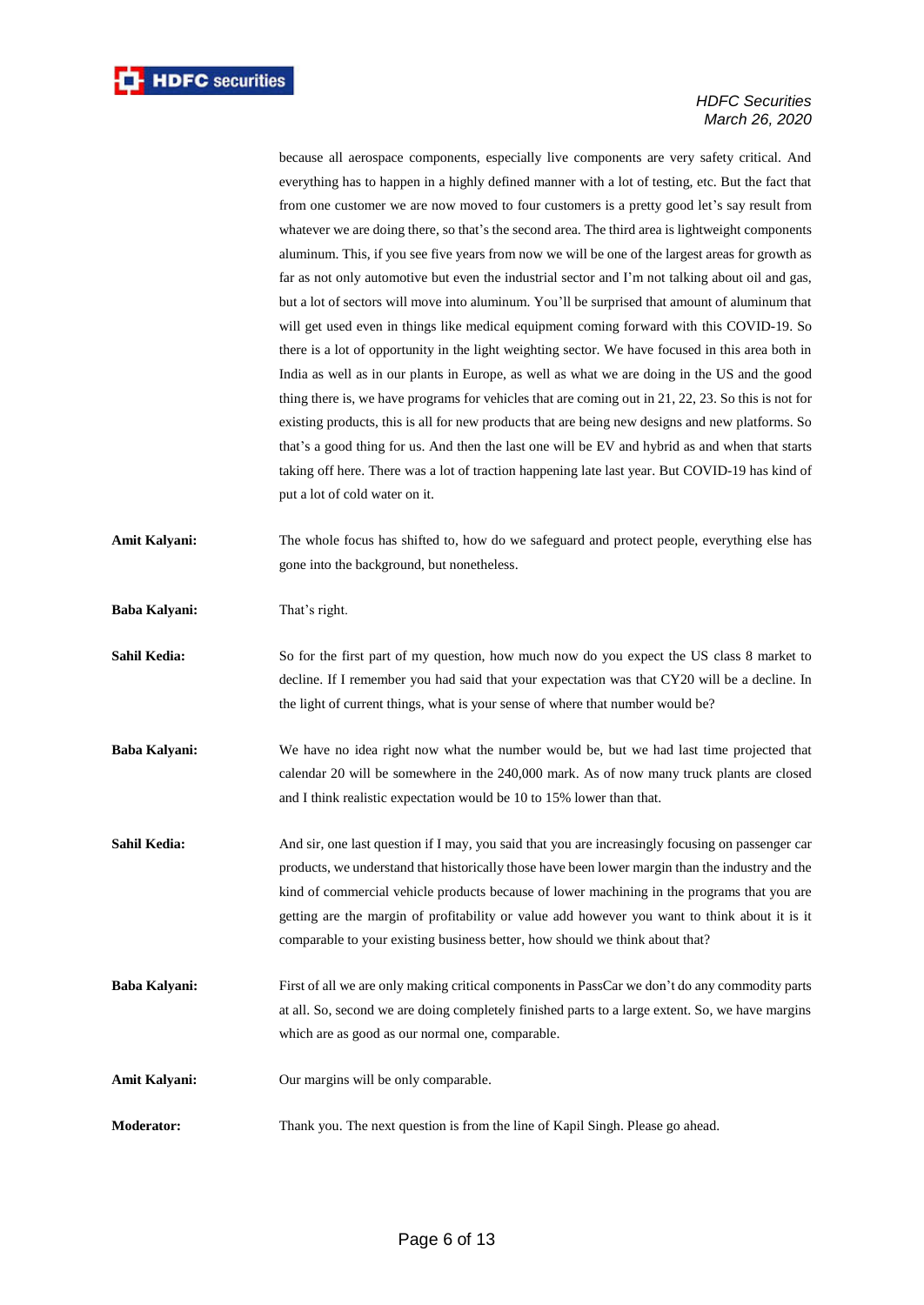

- **Kapil Singh:** I wanted to know, how are we thinking about resuming production, what are the steps we are taking to ensure that whenever the production resumes, we can do it in a safe manner. What are the learnings, if at all from customers overseas, how are they doing it?
- **Baba Kalyani:** Well, we have had a lot of experience in this area, even in 2008 when the financial downturn happened, because we had shut down for more than a week at that time. And right now what we have done is using all our learning's using best practices that people operate outside India, we have roughly about 150 key people in the plant even every day, looking at the key installations, keeping everything running. One of the most important things in a plant like ours, when you have a three week shutdown, is to make sure that all your data and your machines that work on data are kept running every day. Otherwise, you will lose the data and if you lose the data on your CNC machines and programming and everything, it's a question of reprogramming hundreds of equipment, and that is very, very difficult. So people who don't do that will have a very difficult time to deal with this. So that's what we are doing, we are ensuring that all our data is securely kept, machines run. The data part of the machine runs every day. And everything is let's say, rebooted and set ready. The physical part is very simple.
- Amit Kalyani: And then on the resumption of people coming in, we have a protocol in place which is what the government has indicated plus what WHO has mandated so we will have screening and checks in every shift and we'll have separation of shifts and stuff like that, so that there is no cross contamination, etc.
- **Kapil Singh:** Okay and secondly sir wanted to check what kind of fix cost do we have that we continue to incur when the plan is shut down, what would be your fixed cost as a percentage of sale or in absolute term?

**Amit Kalyani::** We are working on that, because we are doing a lot of cost reduction.

- **Baba Kalyani:** Today the fixed cost basically is man power, that's the largest element of cost because as per the government directives you have to continue paying salaries. At least till this lock down period is over. So, that's the biggest part of fixed cost. Everything else is very little compared to that.
- **Moderator:** Thank you. The next question is from the line of Pramod Amthe from CIMB. Please go ahead.

**Pramod Amthe:** Yes, a couple of questions. One what's your reading for how the user industry that is cars and trucks, as OEMs will shape up post this crisis, do you see some bailouts required the way it happened in 2008. And hence how can you make the best use of it?

- Amit Kalyani: Pramod are you talking about the US or where?
- **Pramod Amthe:** No globally, some companies are really asking for the help to support to come from, even in the European nations for that the car maker's?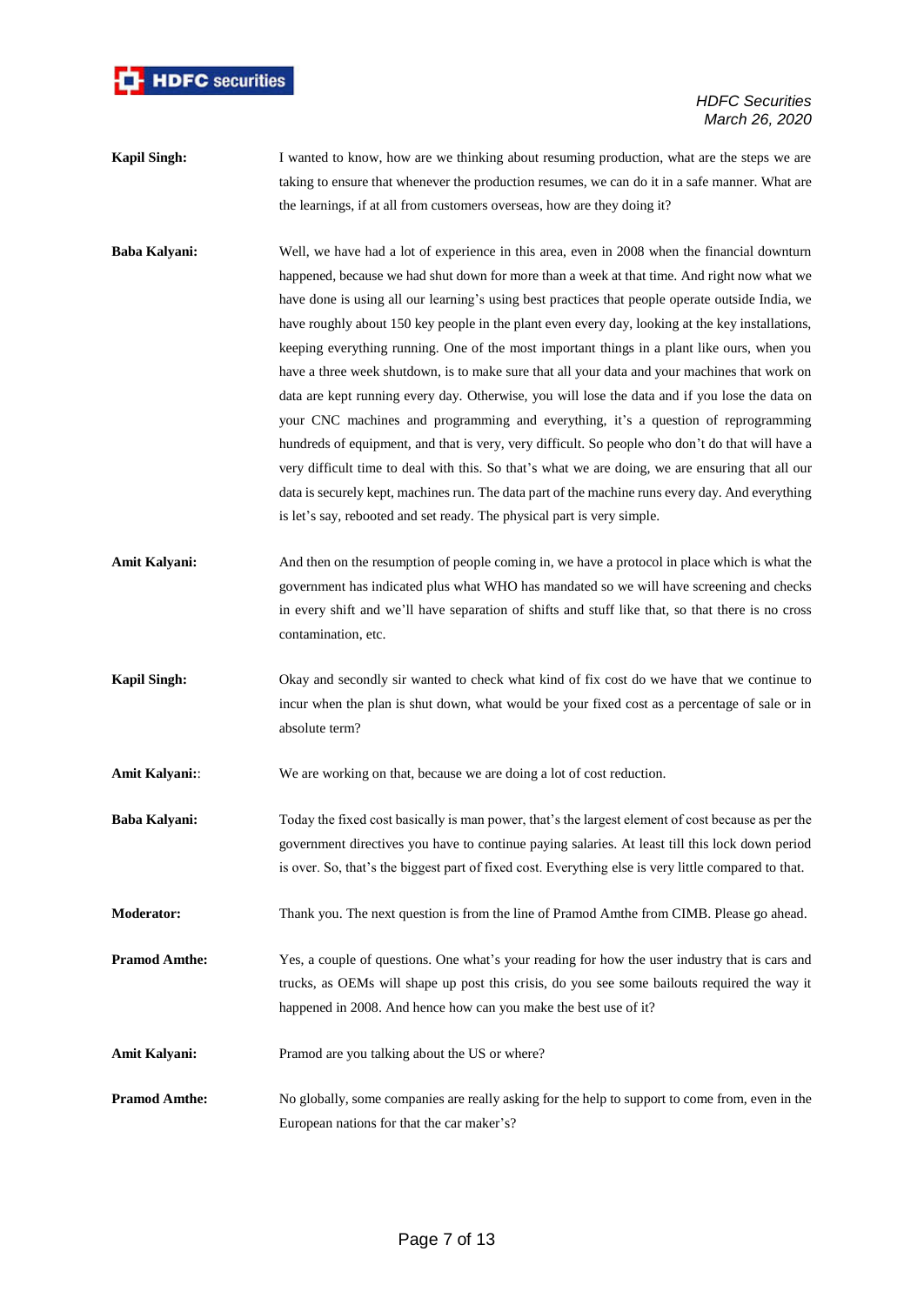

- **Baba Kalyani:** Europe and the United States have both announced that the government will fully support the manufacturing sector, they will do whatever is required to keep the manufacturing sector alive.
- **Amit Kalyani:** Look at Germany's language they called it a bazooka. And Germans are very conservative people for them to say stuff like that means they will do whatever it takes.
- **Baba Kalyani:** So, I have no doubt in my mind that like the top funding that happened in 2008 of the automotive industry. Now, President Trump has announced \$2 trillion package. So a large part of that will also go for manufacturing industry to keep them alive and floating, because that's his entire election campaign is all about. And in Europe, everybody is hell bent on keeping their manufacturing industry alive, at least in Germany. Now, one would expect that in India, after the initial announcement that have been made including today, they will start focusing on the industrial side, but we will wait and see what happens.
- **Pramod Amthe:** The reason to ask is, even though GM and Ford got some benefit in the year of 2008 or 09, but 7, 8 years down the line, they continue to trickle down and they seems to have only come down in shape. So that was a big disruption which happened which had a baring for substantial year. So do you see even if the bailout happen, they will be going the shape under which they were there before the COVID that will change?
- **Baba Kalyani:** First of all I don't agree with you because, with the top bailout, GM Ford Chrysler did extremely well after the bailout. And I think the government got all its money back GM and Chrysler, Ford didn't ask for a bailout. Okay, and if you look at the industry volume, the industry volumes haven't declined, they have remained pretty stable.
- Amit Kalyani: US was still at 17 million, so that's a pretty high number.
- **Baba Kalyani:** I don't think that's a correct reading of that, matter of fact, draft money was from whatever I have read, government was able to recover large part of the draft money plus something more.
- **Amit Kalyani:** Pramod the point is that the industry as a whole still is operating at a high level, 17 million is a very high level. They may have been market share changes within players, but overall the industry is still operating at a high level.
- **Pramod Amthe:** Sure. And the second one is considering that you have been doing a good amount of work in EV space both on your own and through some small acquisitions with the way the funding can become challenging for some of the new startups in EVs. Do you see more room for you to play through acquisitions post this crisis and considering that was relatively better off on the balance sheet now?
- **Baba Kalyani:** I don't think we are focusing on.
- **Amit Kalyani:** We are not going to be opportunistic; we will follow a strategy and do whatever it takes to make the longer term picture happen, It's not in our DNA and that's not a good approach.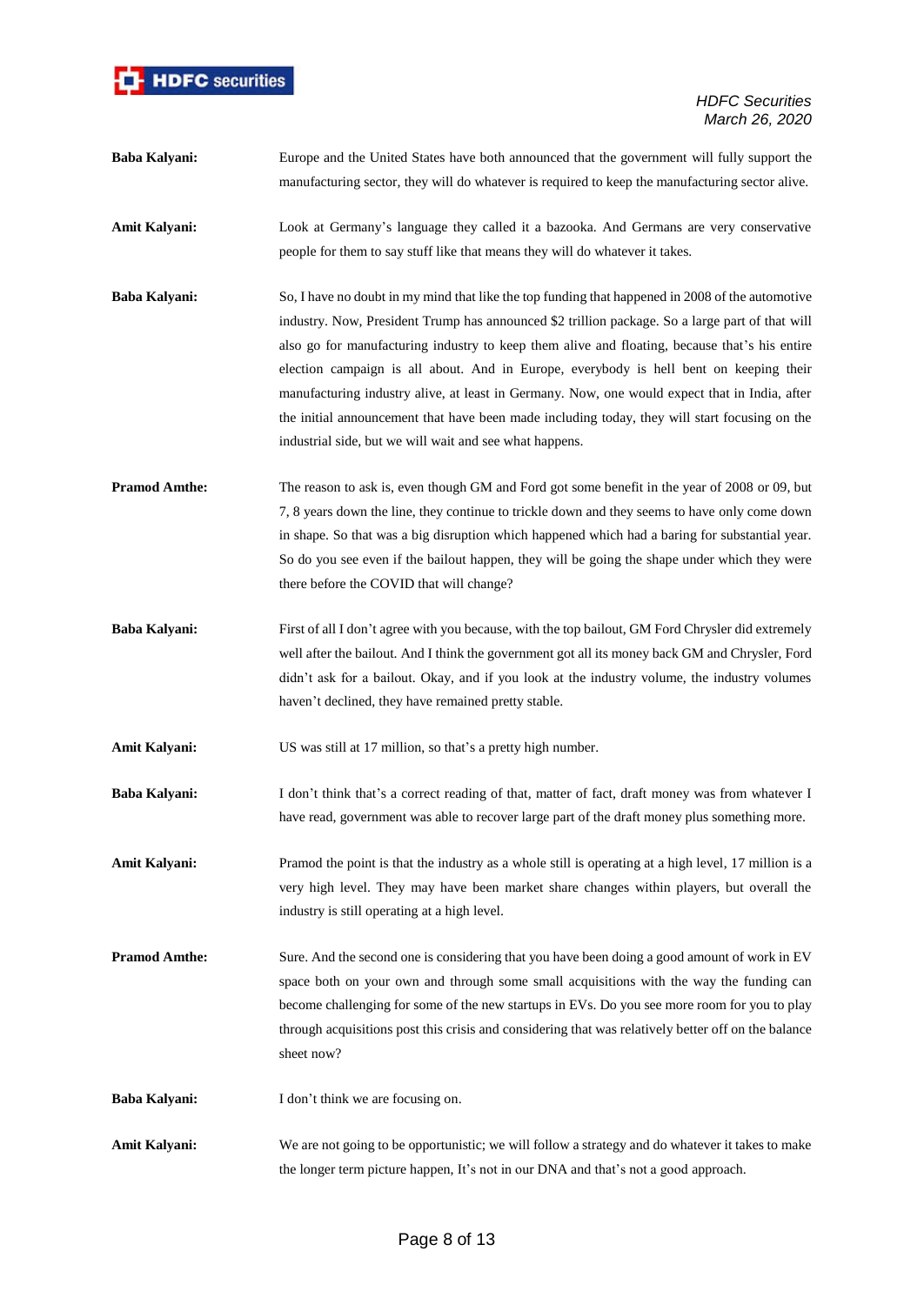

**Pramod Amthe:** Okay. Other way to ask is, are there any product gaps where you would like to build in this current scenario in the EV space?

Amit Kalyani: That is exactly the ideation and introspection process that is going on.

**Moderator:** Thank you. The next question is from the line of Priya Ranjan from Antique. Please go ahead.

**Priya Ranjan:** One is on the static changes which we have talked about in the supply chain. How do we see if suppose, some governments in US or maybe some European countries ask you to start manufacturing some of the parts which has been importing or exporting from India? So how do you see that might be playing?

- **Baba Kalyani:** First of all, we have manufacturing in Europe, we have manufacturing in the US. We are setting up a new facility in the US to make aluminum components. So, I think we are doing whatever we can to make this happen, second I don't believe any government is going to ask you to make something which can't be made there. So there are some types of components that simply can't be made there because there's no manpower and skills available in a country like the US to make these things. And not at a cost or a price which is comparative. So they will always continue to be the kind of opportunities that we see today. The only thing I would say, which I said earlier is, you're going to see a lot of restructuring of the supply chain. And stronger supplier are going to come out winners out of this game, than weaker suppliers because it's very difficult for OEMs to depend on weak suppliers just on pricing, on this account. And, there is going to be overall in my opinion, a shift, some sort of shift coming out of China into other parts of the world and it's up to us as to how much advantage we can take out of this opportunity.
- **Priya Ranjan:** And in terms of the products or the segment, where we are operating. So can we have some kind of numbers how much is coming from China, in the global supply chain?
- **Baba Kalyani:** I don't have the numbers, but China has a huge amount of export all over the world.
- **Amit Kalyani:** There are a lot of customers, maybe in other segments in industrial space, which we may not be addressing today in Europe and US, where there may be supplies coming from China. So these will be new opportunities that will open up for us.
- **Priya Ranjan:** So in short I wanted to understand how much is probably China capturing to the same segment?
- **Amit Kalyani:** China exports are huge. Let's look at raw materials, China produces, 100 million tons of steel a month. So that gets converted into products, into consumables, into all kinds of things. So, the scale that they operate at is 5 to 10 times the scale of India in any sector. Not all of it is exported of course but, there is huge volume.
- **Priya Ranjan:** And lastly on standalone basis, we are very well capitalized, but how do we see in terms of the subsidiaries overall at the console level in terms of liquidity in the European operation or the US operation?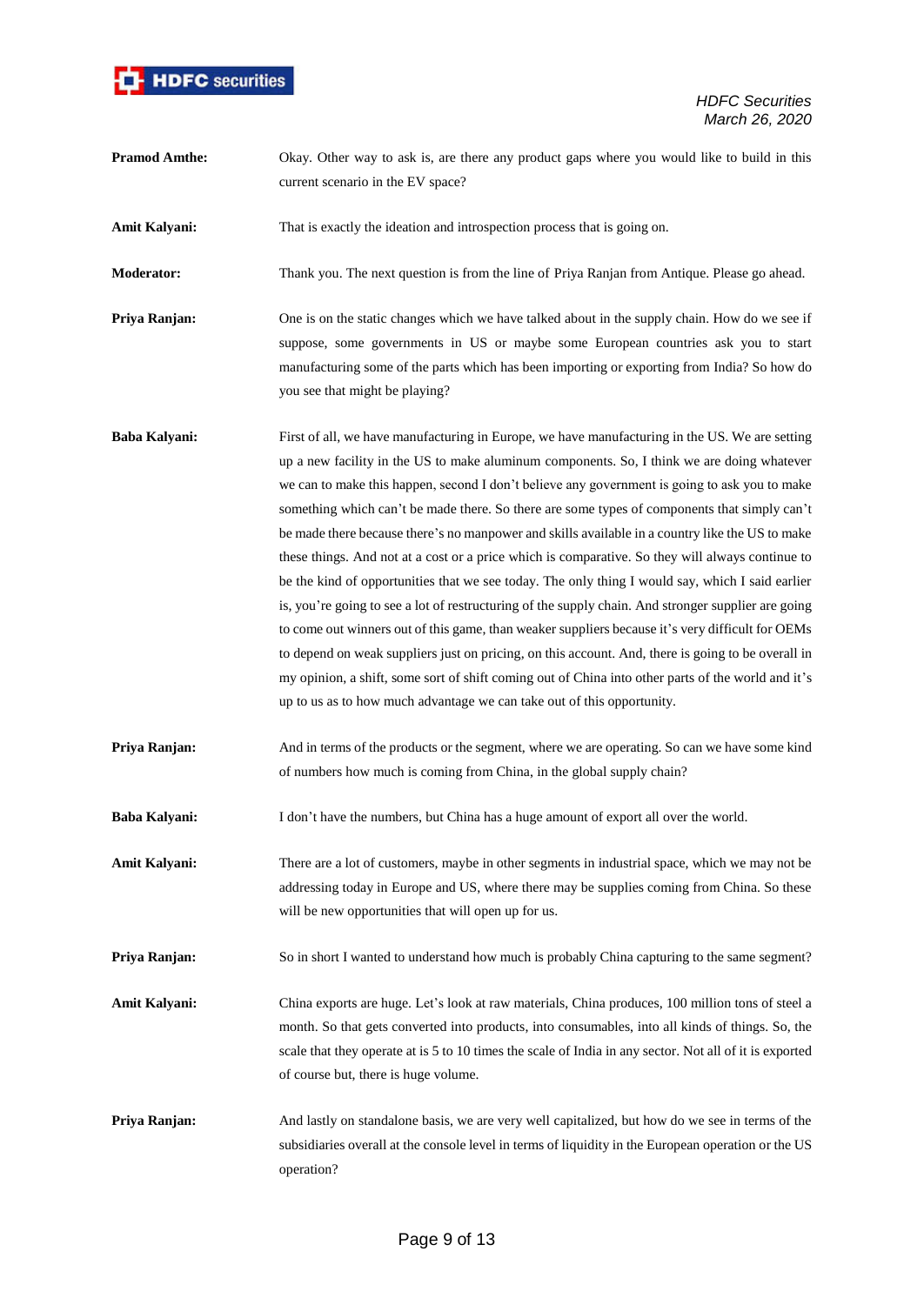

- **Baba Kalyani:** In the overseas subsidiaries, this is a difficult period, especially with the shutdown of the customers. But it's not a crisis period. We have put a good strategy in place of reducing our manpower and manpower related costs and shifting to aluminum in a large way. And that is the right strategy as far as we are concerned. And we had, if the COVID-19 hadn't happened, then our European subsidiaries, our overall overseas subsidiaries would have had positive cash flows and profits this year. So, that's the situation and all we're going to see is a reset of three, four, five months depending on how long this COVID-19 effect in Europe and North America has. But in terms of strategy we are very clear. If things get back to normal, let's say by June July, then we will be back to normal 12 months from there, we will achieve whatever we had planned to achieve this year.
- **Moderator:** We have the next question from the line of Sonal Gupta from UBS. Please go ahead.
- **Sonal Gupta:** Just wanted to understand on the European part, what is your current exposure. I mean your European subsidiaries, how much is CV, how much is PV really speaking right now?
- Amit Kalyani: Our CV is roughly about 60% and about 30% would be PV and 10% would be industry and others.
- **Sonal Gupta:** And just on like clearly, while oil and gas has clearly shrunk for you last year significantly in terms of revenues, but one was thinking that maybe in a period of time it will sort of comeback but still in terms of and we're hearing a lot of things in terms of the high yield market and the funding drying up and etc. So what is your outlook for oil and gas for the next 12 months?
- **Baba Kalyani:** Our forecast in oil and gas, if you look at the shale market is largely on replacement parts. We're not getting into CAPEX related business. So, our business and oil and gas has been largely focused on parts that require replacements like pumps that are used for shale gas. As long as, oil and gas is coming out of the ground through shale cracking these replacement parts will be required. Of course, if there was CAPEX and the quantum goes up, like what happened two and a half years ago, but we are clear that our focus is on the strategy of getting into more and more replacement related components which have ongoing market.
- **Moderator:** We take the last question from the line of Puneet Gulati from HSBC. Please go ahead.

**Puneet Gulati:** You talked about the structural changes which you expect to happen in the supply chain. I'm trying to understand is it more driven by the recent COVID-19 events or is it more to it at industry level as well?

**Baba Kalyani:** No, it is largely structural from the OEM side because as uncertainty increases, people want customers and OEMs want suppliers who can respond much faster, who can develop products much faster. If you look at every OEM today in the world, their biggest bottleneck is ability to develop and re-engineer and revalidate new components. We are probably the only company in India in our business who has this capability, which has been certified by most OEMs. And this helps the OEMs to reduce their fixed costs. If you look at all companies OEMs in Europe, they're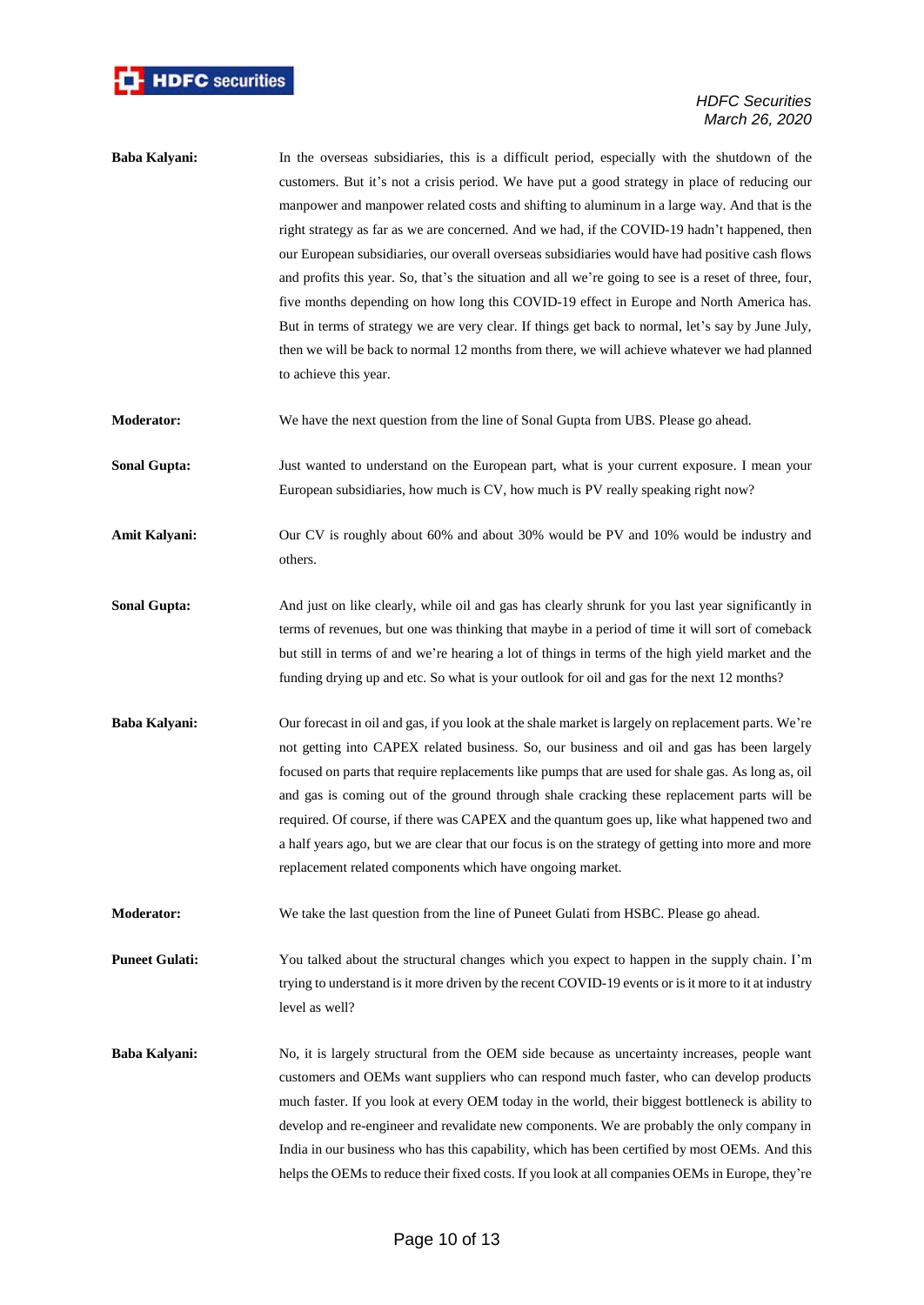all reducing manpower, they're reducing engineering manpower, the same thing is happening in the US. So anybody who can give them engineered products, who can do testing, who can do validation for them, who can do innovation for them and who can do it fast, they would prefer that. A company like Tesla today wants a supplier who can from the time they give you an electronic data, they want components in four weeks on their table. So, it's not something that everybody can do and this is what is restructuring the supply chain systems around the world. And we are pretty well placed in that as far as this supply chain is. And we've been working in this direction, not today, the whole idea of setting up a tech center, almost 12, 14 years ago was to create this capability and we have created some amazing capabilities in our technology center. So, we will use that very effectively, to get more and more traction with our customers, get new customers and get new areas of business with existing customers. And that is the whole strategy that we are really applying.

**Puneet Gulati:** So that's undeniable, but did you see any change when China got hit with COVID-19, did you see anybody talking about moving supply chains from there?

**Baba Kalyani:** Yes, a lot of it. But the problem was, by the time all this happened even we got hit with COVID and so did the customers.

Amit Kalyani: But this is a global inflection point.

**Baba Kalyani:** Just to answer your question, for a very large Tier I supplier in Europe we are supplying products to China because of this, that was pre- COVID-19 story. The only thing I'd like to mention before we close is, many of us in the supply business have a large impact on this quarter because suddenly the quarter was shut down 8, 10 days earlier and people like us who export a lot of products. All our containers are stuck in the port and therefore, you should look at our Q4 and Q1 of next year together and you will see pretty good results.

**Moderator:** Yes. We have one last question. We take the last question from the line of Ashwini Kumar from Nippon Indian Mutual Fund. Please go ahead.

**Ashwini Kumar:** Just wanted to understand, although the finance ministry currently is focused on the very basic thing, which is very critical, which they announced today. But let's say scrapping, etc. where is it stuck because in the fourth or fifth year of this government, and the first new year we are at minus 3% industrial production just prior to this when this broke out, so where is the scrapping and other stuff stuck and will it make any difference at some point in time if it is announced for the trucking business?

**Baba Kalyani:** Its largely stuck Ashwini in the system. And right now, ever since let say last two weeks, first of all most other ministers are working with skeleton manpower, because everybody has been asked to stay home so nobody is coming, nothing is happening. Even meetings with stakeholders such as the automotive industry or the supply industry is all happening through video and video conferencing. To give you a simple example, Ministry of Defense is shut down. There is nobody even coming into office there. And that's an important ministry. But my gut feel from whatever,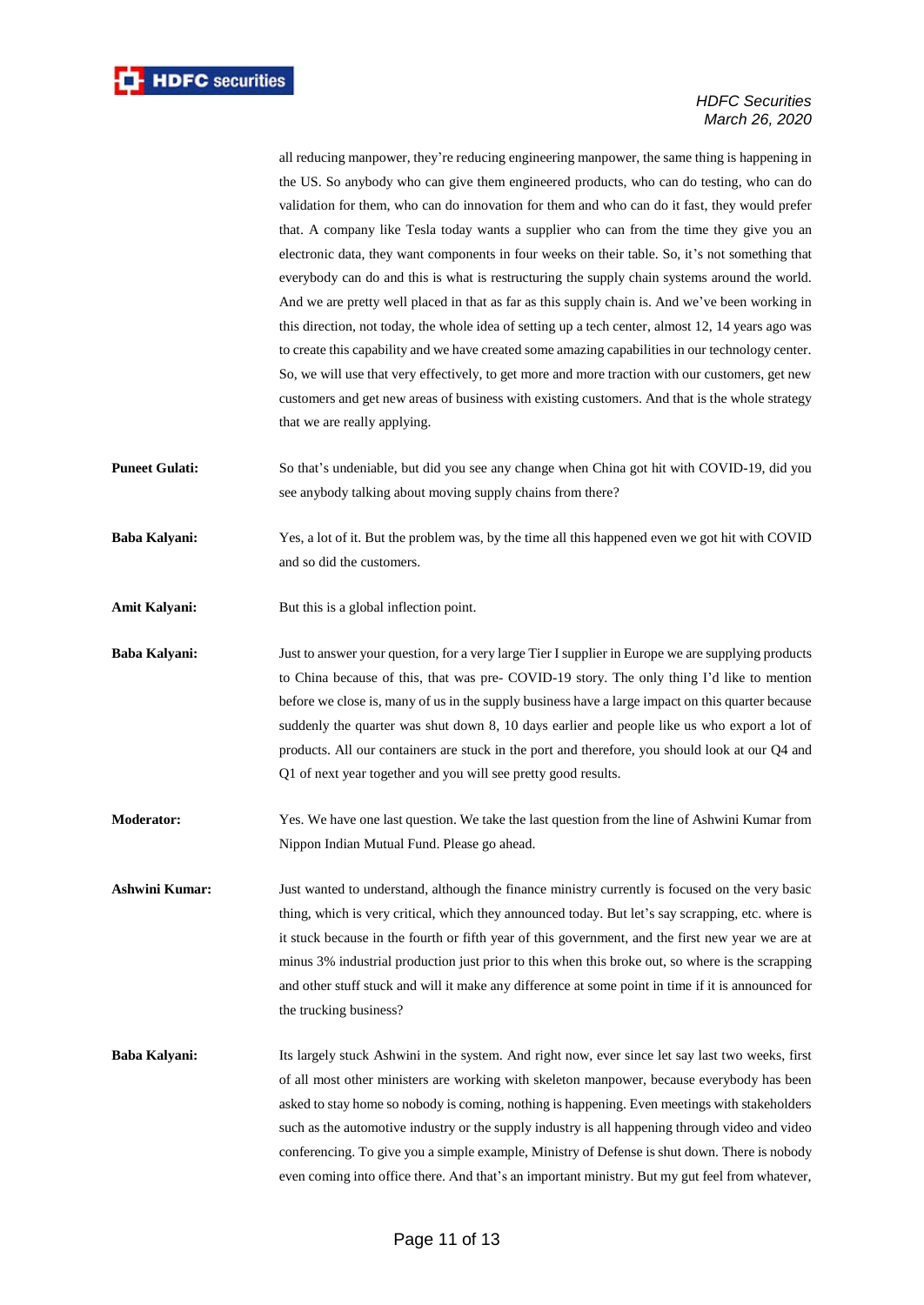

let's say little bit I know. This is pretty much on the cards; this has to happen. The question is today the priority is to deal with COVID-19, the priorities to deal with, they're really worried that if this infection spread and we have some 50,000 odd infected people, we don't even have that many hospital beds in this country to deal with it, so don't have ventilators, we don't have respirators and look at, in the rural part of India there will be a catastrophe of a scale, which we have never seen before. So, I think it is very right that the government's attention is put on this, at least, for the next two, three weeks, before this incubation period of this virus is over.

- **Ashwini Kumar:** Yes. And sir, when the China activity picks up, let's say and there are let say improvement in the demand and they basically again, might focus on infrastructure although they're talking more of 5G this time versus the rail which they did in the last five years. Does it offer you an opportunity because if in Europe for some places, your competitors are working at a much lower capacity. So, China pickup does it in any way help you in compensating for the decline in US and Europe directly?
- **Baba Kalyani:** Well, to some extent, yes. But our exposure to China is not very large right now. We used to have two operating plants in China at one point in time. And we sold them and walked away from it. Because, we thought it was a lot of waste of management effort and time and resources and not producing the right kind of return on investment. And that's why we shifted our focus to wherever we were. And that was right, because we were able to grow our business in India during that period to a fairly good level. What we see happening in China right now is as the growth picks up, we have today some customers in China, European OEMs, who operate in China, who are buying products from us and that business will pick up. As far as 5G is concerned, that is China's focus and, India doesn't have electronics or a telecom industry to really do anything in that area. So, I don't see much opportunities coming out of that. But, I honestly don't see a big downturn in Europe on a continuing basis. This will have an impact of one or two quarters and that's about it. And I don't think that's too much time in the life of a company.
- **Ashwini Kumar:** Sure, and sir just last thing, in India they have just prior to 31st of December, they chalked out a big infrastructure plan basically which was let's say 20 lakh crore per annum, etc. This might be a bit delayed because of the new priorities at this point in time. But in India, for example railways, etc. If they are going from 400, let's say 150,000 crore kind of CAPEX to 4 lakh crores in a two, three year timeframe. If they were to do it does it offers you any new opportunities in Bharat Forge directly or indirectly?
- **Baba Kalyani:** Very large opportunities which we are already working on. All these areas of infrastructure that you talked about whether it's railways, even defense, even ports, we are working on all these opportunities.
- **Amit Kalyani:** Ladies and gentlemen, thank you for your time and interest in our company. And, on behalf of our management, we wish you all good health and please be safe. And we look forward to continuing our connection and conversation as we go ahead. Thank you very much for your time and have a nice evening.